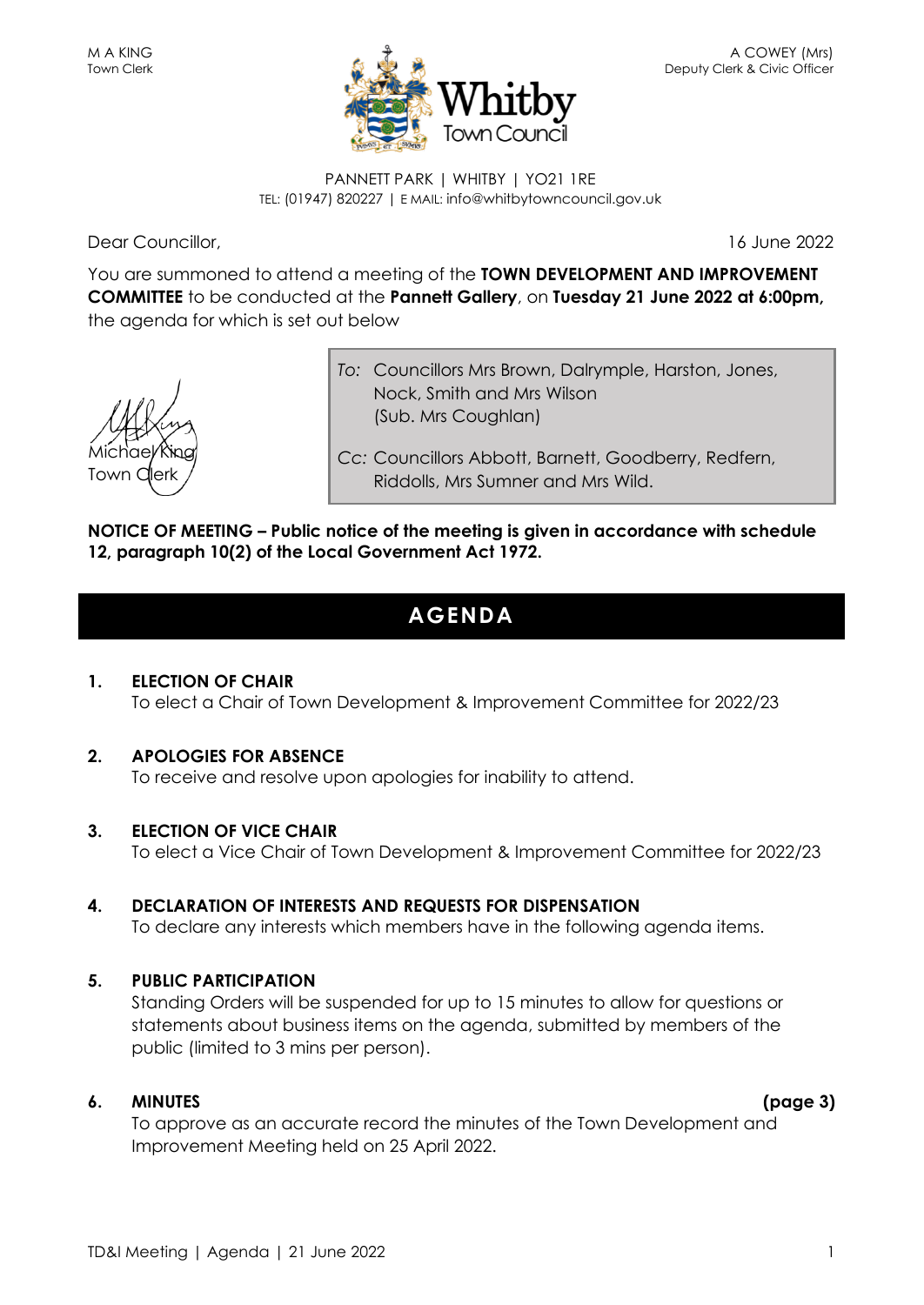#### **Agenda**

**7. ACTIONS REQUIRED IN ACCORDANCE WITH TERMS OF REFERENCE AT THE FIRST COMMITTEE MEETING OF A NEW COUNCIL YEAR**

To consider actions required in accordance with Terms of Reference at the first Committee meeting of a new Council year:

a) Review of the terms of reference of the Committee. **(page 7)**

- b) Review of the terms of reference of any sub-committee(s) of the Town Development and Improvement Committee
	- i. Nominations for Allotment Sub Committee
	- ii. Christmas Lights Sub Committee
- c) Review of delegation arrangements to employees and to any subcommittee(s) of the Town Development and Improvement Committee
- d) Review of the anticipated Town Development and Improvement Committee workload for the coming year.

Note – meetings are scheduled to take place on 16 August, 18 October, 20 December, 21 February 2023 & 18 April 2023.

#### **8. CLERK'S UPDATE ON MATTERS RAISED PREVIOUSLY**

Verbal report from the Clerk

#### **9. MATTERS OF REPAIR AND MAINTENANCE REQUIRED IN TOWN**

Opportunity for members to highlight areas of concern which may be brought to the attention of the appropriate department at either the borough or county council.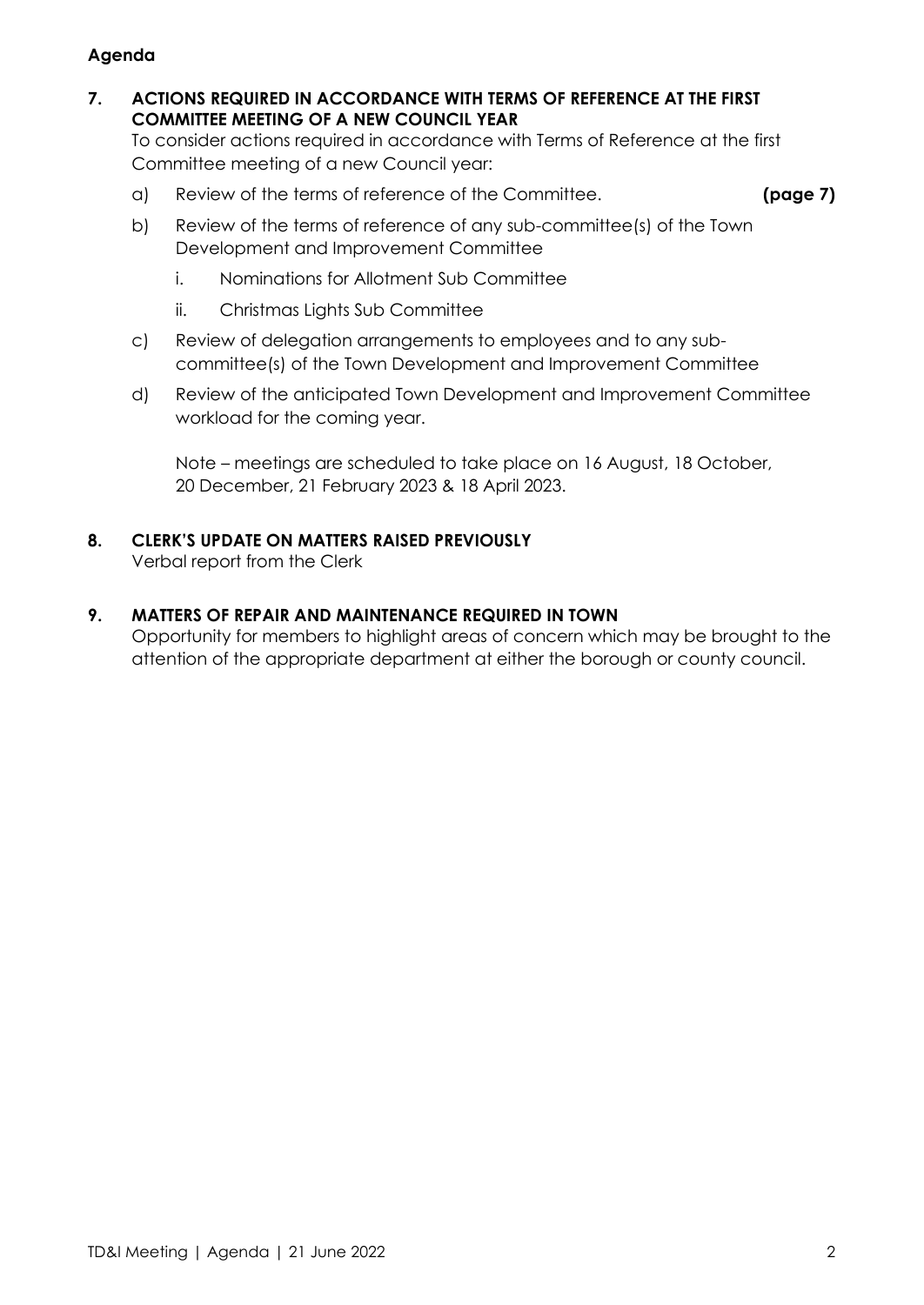#### **Minutes Item 4**

# **WHITBY TOWN COUNCIL**

Minutes of the meeting of the **TOWN DEVELOPMENT & IMPROVEMENT** Committee held on **Monday 25 April 2022** conducted in the Pannett Gallery at 6:00pm.

**Present** Councillors Harston (Chair), G Jackson, A Jones, J Nock, Mrs L Wild and Mrs N Wilson (sub).

**Also** M King, Clerk and one member of the public.

**NOTICE OF MEETING – Public Notice of the Meeting was given in accordance with Schedule 12, paragraph 10 (2) of the Local Government Act 1972.**

#### **APOLOGIES FOR ABSENCE**

Apologies were received from Cllr Dalrymple.

**MOVED** by Cllr Harston, seconded by Cllr Mrs Wild and unanimously

**RESOLVED** that Cllr Dalrymple's apologies be approved.

#### **DECLARATION OF INTEREST AND REQUESTS FOR DISPENSATION**

No declarations of interests or requests for dispensations were received.

#### **STANDING ORDERS SUSPENDED**

#### **PUBLIC PARTICIPATION SESSION**

Standing Orders were suspended to enable a member of the public speak on an issue to be considered at Minute TDI266(A) (below) to speak.

#### **STANDING ORDERS REINSTATED**

#### **MINUTES OF MEETING HELD ON 14 MARCH 2022**

**MOVED** by Cllr Mrs WIld, seconded by Cllr Jackson and unanimously

**RESOLVED** that the minutes of the meeting of the Town Development and Improvement Committee held on 14 March 2022 are accepted as an accurate record and approved.

#### **CLERK'S UPDATE ON MATTERS RAISED PREVIOUSLY A) Whitby Golf Club**

Submitted: Background information on the council's request to Scarborough Borough Council to support the Whitby Golf Club by agreeing a new lease, writing off its debts and repairing the bridge over the Upgang Ravine, as landlord in June 2021.

The relative priority of this request was considered with those made against Phase II of the Sunshine Fund, following the last meeting. It was noted that officers of the borough council had indicated that mainstream funding to support Whitby Golf Club was available from other sources. Work to repair the bridge had previously been discussed as fundable by the borough council at the time of the land transfer deal involving the area behind Love Lane now forming area HA22 of the local plan.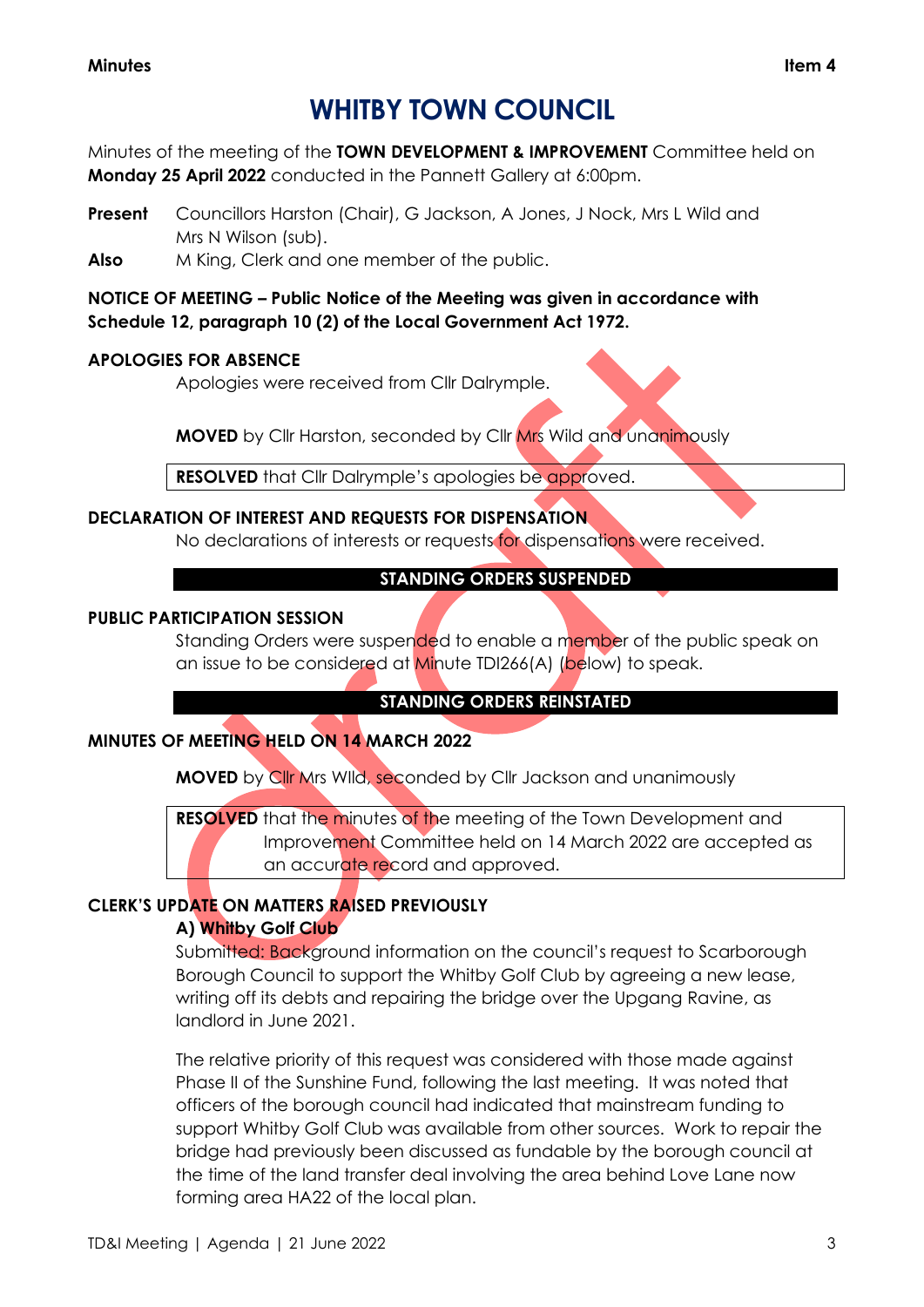It was further noted that lack of inclusion of the bridge repairs in the list of projects might be interpreted as lack of priority for the works from the town council.

**MOVED** by Cllr Mrs Wild, seconded by Cllr Nock and unanimously

**RESOLVED** (a) that, by 23 May 2022, in addition to the list of town priorities identified for funding from phase II of the Sunshine Fund, Whitby Town Council requests that this fund, or suitable alternatives, are prioritised to be used to repair the pedestrian bridge over the Upgang ravine, consistent with the request made to the Chief Executive of Scarborough Borough Council dated 15 June 2021 and that it be noted that the costs of these repairs would have been considerably less if the work had been carried out in 2018; and (b) that an approach be made to Newholm cum Dunsley Parish Council for a joint request to NYCC Highways to restrict vehicles from using the bridleway between the A171 and the sea at Upgang Ravine.

#### **B) Verbal report from the Clerk**

The clerk confirmed that actions resolved at the previous meeting had been taken and that responses were awaited from NYCC, SBC and Ruswarp School.

**MOVED** by Cllr Mrs Wild, seconded by Cllr Mrs Wilson and unanimously

**RESOLVED** (c) that the information be received.

#### **NOTICES OF MOTION**

**MOVED** by Councillor Jones, seconded by Councillor Mrs Wilson and unanimously

**RESOLVED** (a) that Whitby Town Council should engage with North Yorkshire County Council and the five primary schools in Whitby to identify and bridge the potential funding gap that may exist in Bikeability being free at the point of use for Year 5 and 6 primary school pupils in Whitby.

**MOVED** by Councillor Jackson, seconded by Councillor Mrs Wild and unanimously

**RESOLVED** (b) that the council comment on the issues raised in the press regarding the increasing number of second homes in Whitby and its effect on the availability of properties for local home occupiers.

The committee considered the policy options available, chiefly to district councils, through planning and local taxations powers to prioritise the building of affordable housing as primary residences. Members discussed the approach taken to the identification and management of dwellings converted to holiday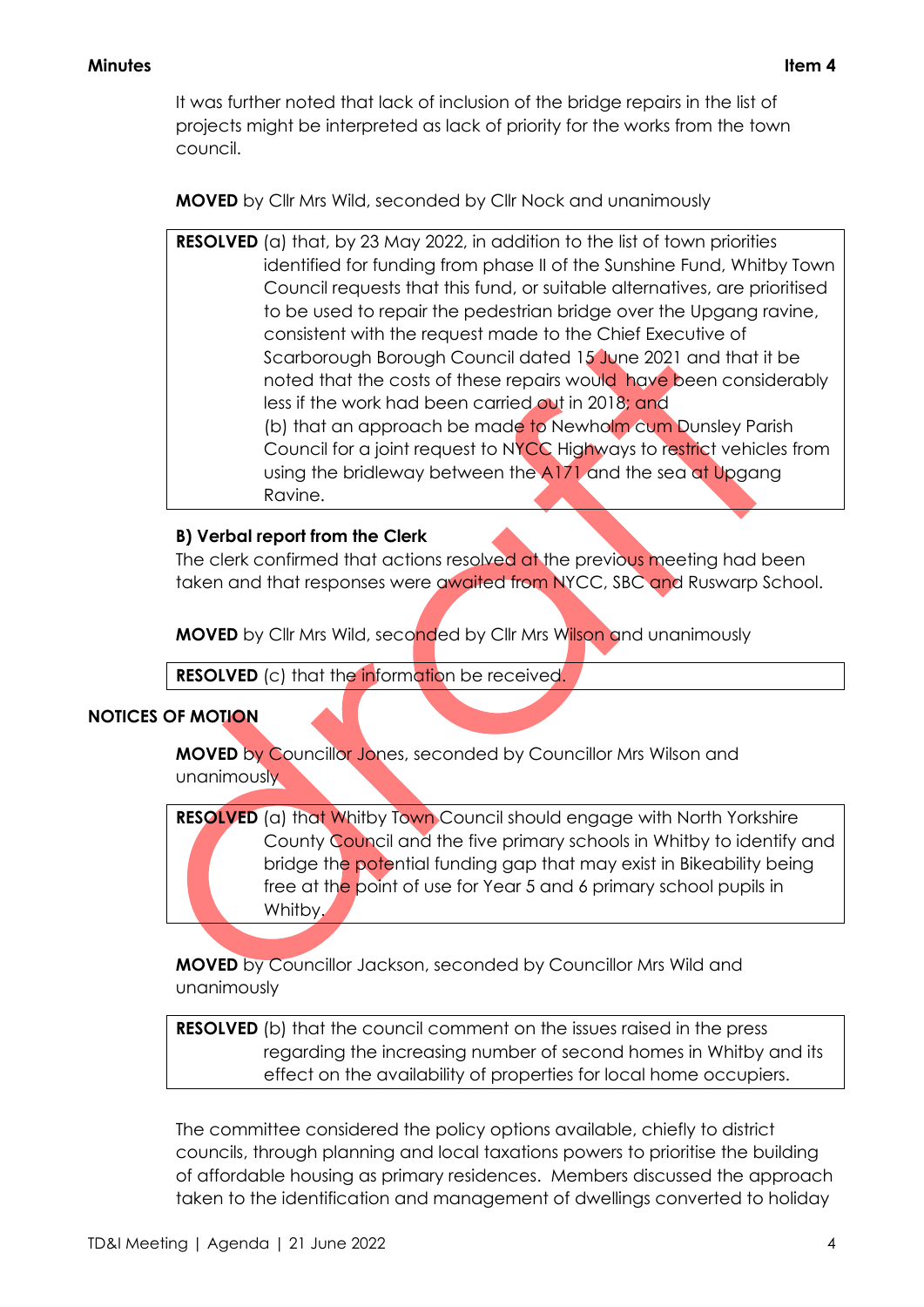lets or used from time to time for short-term letting and the regulation and tax position that affected dwellings in these categories.

It was also noted that the enforcement of existing provisions, particularly with respect to the percentage of affordable dwellings within new developments was key to achieving good results in this area.

**MOVED** by Councillor Nock, seconded by Councillor Jones and unanimously

**RESOLVED** (c) that the council should investigate the approaches that are taken by others to support affordability and reduce the impact of second and holiday homes on the stock of local housing by researching and documenting the proportions of dwellings in each category in Whitby and the enforcement of existing powers by (among others) the borough council.

#### **WHITBY CLIFF LIFT**

Submitted: an update on the condition of the cliff lift from the West Cliff to the Esplanade, which had been prepared for borough councillors.

**MOVED** by Councillor Nock, seconded by Councillor Jackson and unanimously

**RESOLVED** that in view of the comments attributed to the borough council, Scarborough Borough Council should be asked whether it had a case against the workmanship of repairs carried out in the past three years and to explain its plans for the repair and maintenance of the cliff lift.

#### **MATTERS OF REPAIR AND MAINTENANCE REQUIRED IN TOWN**

The following areas of concern were identified to be brought to the attention of the appropriate department at the borough or county council.

**1.** *24A-24C Church Street*, following redevelopment of a garage in this location, the sign for 'Prospect Place' had been removed.

**MOVED** by Cllr Harston, seconded by Cllr Nock and unanimously

**RESOLVED** a) That the Clerk write to Scarborough Borough Council to request that the 'Prospect Place' sign is replaced by the developer.

................................................................... 21 June 2022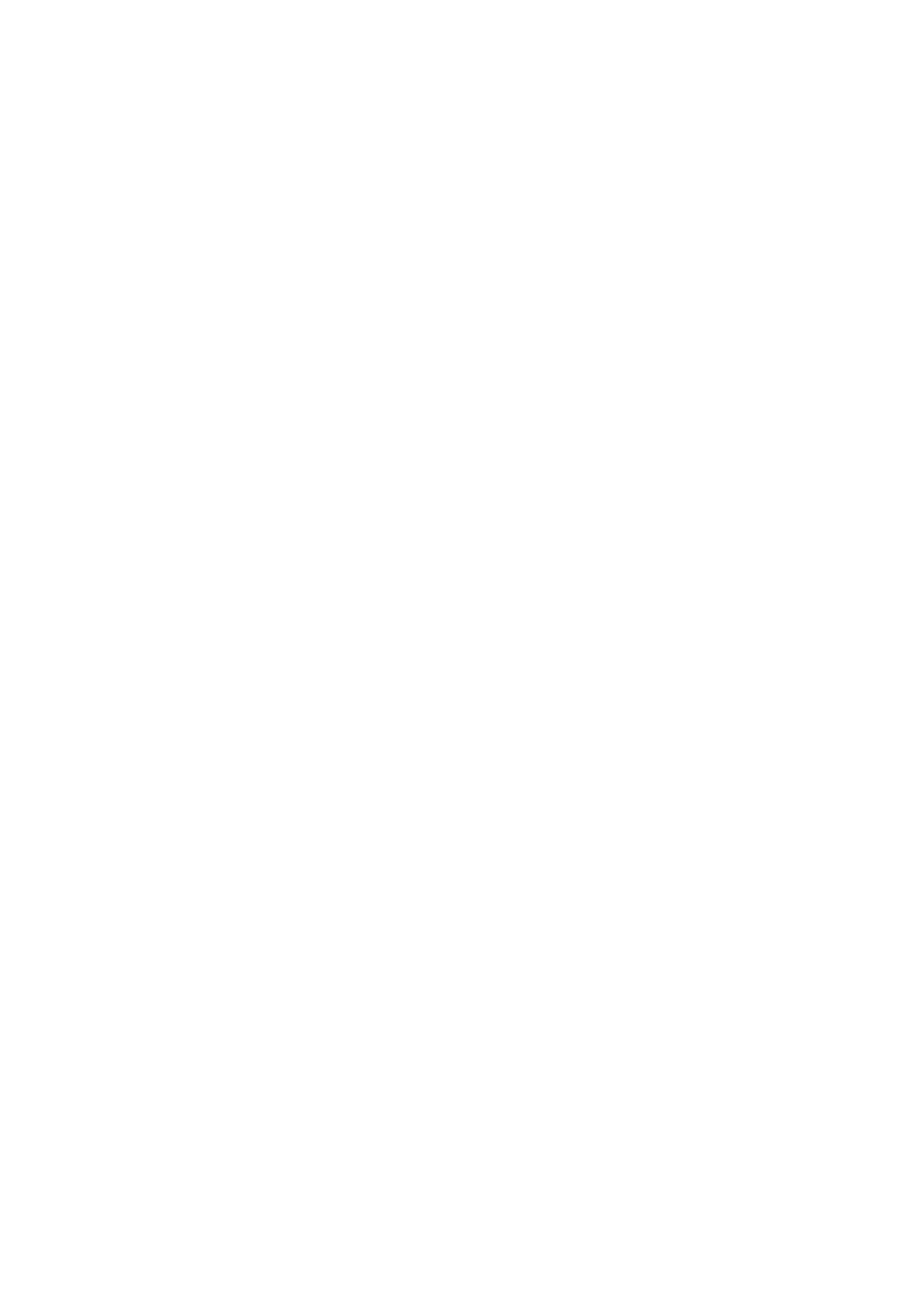# **Terms of Reference**

# **WHITBY TOWN COUNCIL**

# **TOWN DEVELOPMENT & IMPROVEMENT COMMITTEE**

#### **General**

A Committee of the Town Council established to consider and make recommendations to Council in relation to the maintenance and improvement of town facilities in order to ensure a high standard of provision; and to manage the Council's allotments; and to liaise with North Yorkshire County Council and Scarborough Borough Council in respect of services and facilities provided by them and to make recommendations to Council in relation to the management of facilities in the Town. To develop strategies, plans, projects or services to improve the well-being of persons who live, work or spend leisure time in the town and so contribute to a sustainable local community

### **Membership, Chairmanship and Quorum**

| Number of Members                                  | Seven                                                       |
|----------------------------------------------------|-------------------------------------------------------------|
| <b>Substitute Members Permitted</b>                | Yes: maximum of 3 to be appointed                           |
| Appointments/Removals from Office                  | By resolution of full Council                               |
| Restrictions on Appointment                        | None but recommended at least one<br>member from each ward. |
| Restrictions on Chairmanship/Vice-<br>Chairmanship | None                                                        |
| Quorum                                             | Four                                                        |
| Number of ordinary meetings per<br>Council Year    | A minimum of four                                           |
| <b>Current Sub-Committees</b>                      | Allotments / Armed Forces WP                                |

## **Terms of Reference**

- 1. To formulate and make recommendations to Council in relation to any strategies, plans or policies intended to improve the provision and maintenance of town facilities, so contributing to the economic social or environmental well-being of persons who live, work or spend leisure time in the administrative area of the Town Council.
- 2. On behalf of the Council as the trustees of Pannett Park, responsible for liaising with Scarborough Borough Council, and monitoring the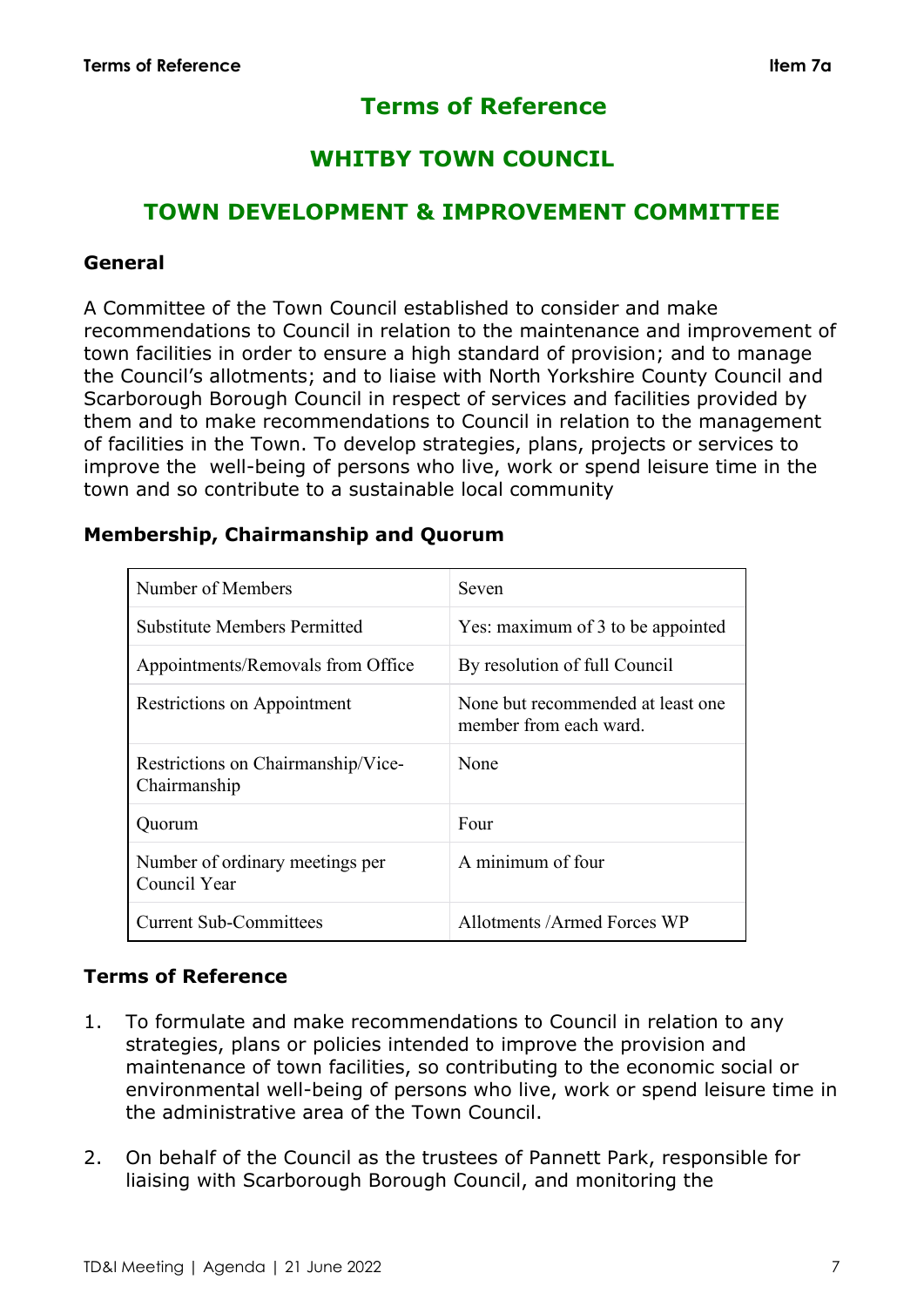#### **Terms of Reference Item 7a**

effectiveness of the maintenance contract for Pannett Park, referring issues to the trustees where it considers it appropriate or expedient to do so.

- 3. Responsible for liaising with the Friends of Pannett Park, Whitby in Bloom, and similar volunteer groups in relation to their activities to improve the local environment.
- 4. Responsible for considering and making recommendations to Council in relation to applications made under the Community Grants Policy.
- 5. Responsible for the management of the Town Council's allotment holdings within the approved budget.
- 6. Responsible for liaising with North Yorkshire County Council and Scarborough Borough Council and making recommendations to Council in relation to recreation and amenities facilities in the administrative area of the Town Council, including traffic management, crime prevention, street cleaning, signage, waste management, cemeteries, play areas, playing fields, sport and leisure facilities, recreation grounds, public open spaces, and public conveniences
- 7. Responsible for evaluating and making recommendations to Council on the delegation of appropriate services to the Town Council from other authorities
- 8. Responsible for identifying the need for new services and facilities and developing strategies, plans, and projects to improve the well-being of persons who live, work or spend leisure time in the town.
- 9. Responsible for preparing a draft revenue budget for each coming financial year in respect of the functions of the Town Council falling within the terms of reference of the Town Improvement Committee and to submit that to the Finance & General Purposes Committee for consideration by not later than 31 December in any year.

## **Substitution**

- 10. Up to three members may be appointed by Council as nominated substitutes for members of the Committee unable to attend a meeting. It is the responsibility of the Committee member to contact one of the nominated substitutes to request their attendance as a replacement.
- 11. The participation of a substitute member is only valid if the Town Clerk or Committee Clerk has been notified by the appointing member of the identity of the substitute member prior to the meeting.
- 12. A duly appointed substitute shall be entitled to exercise all the powers of the appointing member including the power to propose motions, speak and vote save that a duly appointed substitute for the Chairman shall not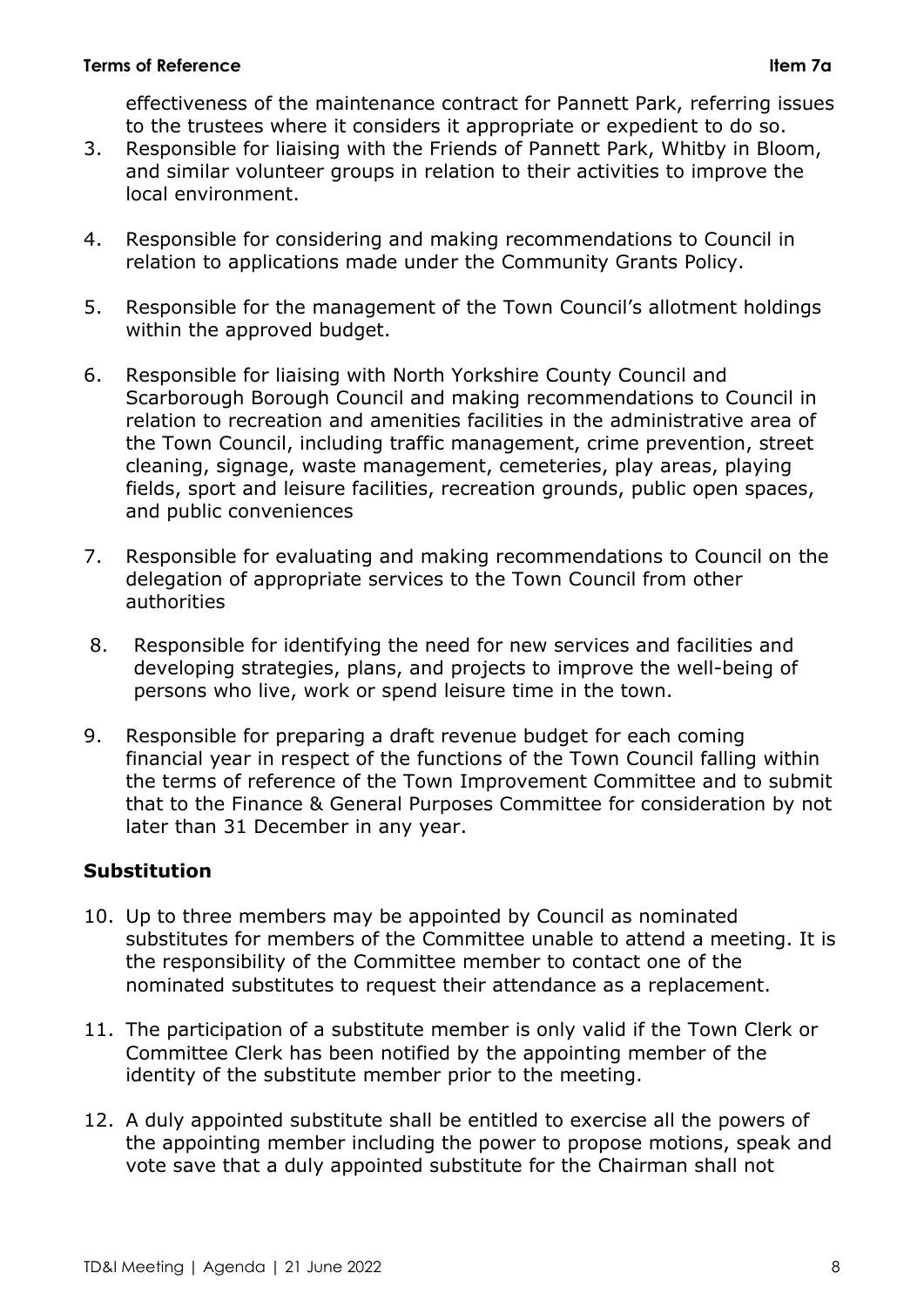#### **Terms of Reference Item 7a**

thereby be entitled to preside at the meeting. If the Chairman is absent, the Deputy Chairman shall chair the meeting; if the Deputy Chairman is also absent, the Committee shall elect one of the members present to chair the meeting.

13. If at any time the appointing member attends the meeting Standing Order 15(a) (v) will apply (an ordinary member of a committee who has been replaced at a meeting by a substitute member (in accordance with standing order 15(a)(iv) above) shall not be permitted to participate in debate or vote on business at that meeting and may only speak during any public participation session during the meeting;)

## **Delegated Powers.**

14. The matters referred to in Paragraphs 2, 3, and 5 above are fully delegated.

### **Notes**

- 15. Following the election of the Chairman and Deputy Chairman of the Planning Committee at the first meeting of the Committee in each Council year, the order of business shall be as follows:
	- (a) Confirmation of the accuracy of the minutes of the last meeting of the Committee.
	- (b) Review of the terms of reference of the Committee.
	- (c) Review of delegation arrangements to employees
	- (d) Review and adoption of appropriate standing orders, policies and procedures relating to the functions of the Committee.
	- (e) Review of the anticipated Committee workload for the coming year.
- 16. These Terms of Reference were approve by the Town Council on 14<sup>th</sup> April 2010 (Minute 542/10 refers).
- 17. These Terms of Reference were amended by the Town Council on 1st November 2011 (Minute 394/11 refers)
- 18. These Terms of Reference were amended by the Town Council on 3rd December 2013 (Minute 496/13 refers)
- 19. These Terms of Reference were amended by the Town Council on 4<sup>th</sup> October 2016 (Minute 308/16 refers).
- 20. These Terms of Reference were reviewed by the Finance Policy & General Purposes Committee on 18th October 2019 (Minute F388/19 refers).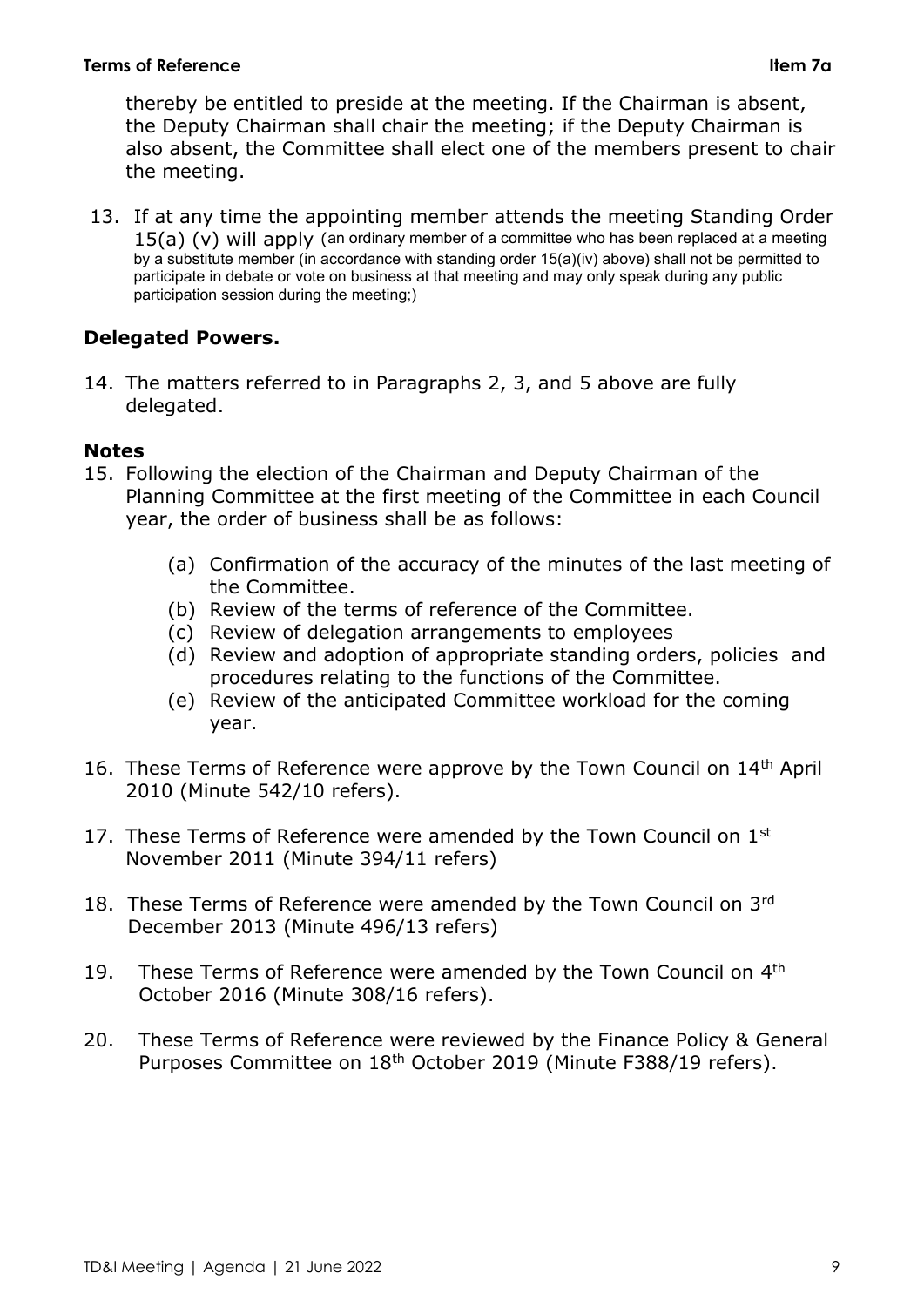# **Terms of Reference WHITBY TOWN COUNCIL**

# **ALLOTMENT SUB-COMMITTEE**

#### **General**

A Sub-Committee of the Town Improvement Committee established to manage the maintenance and improvement of the Allotments, which are administered by the Town Council.

### **Membership, Chairmanship and Quorum**

| Number of Members                                  | 6 Councillors                 |
|----------------------------------------------------|-------------------------------|
| <b>Substitute Members Permitted</b>                | Two to be appointed           |
| Appointments/Removals<br>from Office               | By resolution of full Council |
| Restrictions on Appointment                        | None                          |
| Restrictions on Chairmanship/Vice-<br>Chairmanship | None                          |
| Quorum                                             | 3                             |
| Number of ordinary meetings per<br>Council Year    | Minimum of 4                  |
| <b>Current Sub-Committees</b>                      | None                          |

## **Terms of Reference**

- 1. Responsible for the control and day-to-day operation of Allotments within the agreed budget, including collection of rents, issuing of tenancies and leases as required and maintaining an up to date waiting list for vacancies.
- 2. Responsible for the maintenance, and improvement of the Allotments, within the agreed budget.
- 3. Responsible for formulating and making recommendations to Town Improvement Committee in relation to any strategies, plans or policies intended to improve the provision, or maintenance of Allotments.
- 4. Formulate and make recommendations to Council in relation to strategies, plans or policies intended to improve the provision or facilities at the Allotments which require financial outlay in excess of the agreed budget.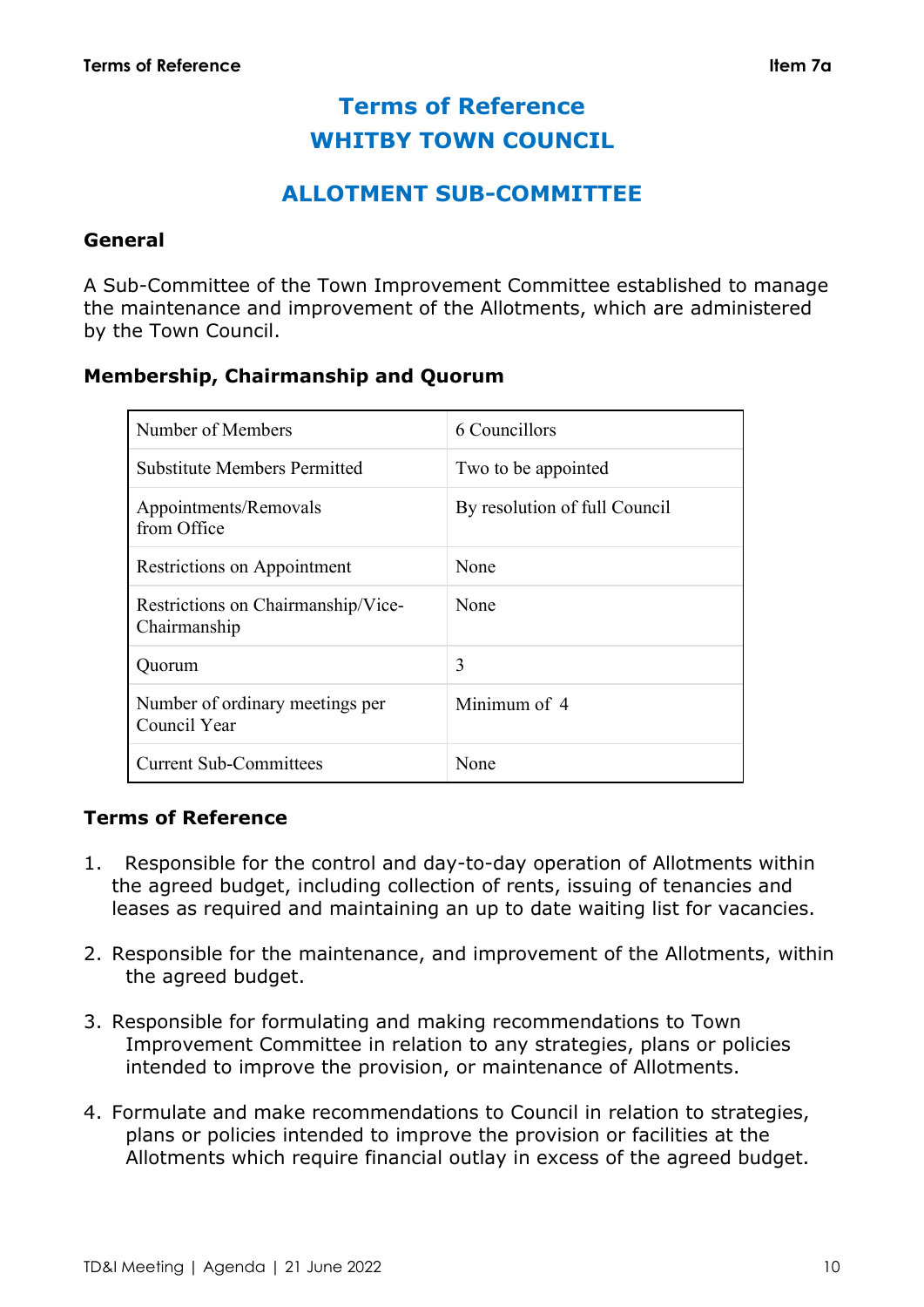#### **Terms of Reference Item 7a**

- 5. Formulate and make recommendations to Council in respect of expenditure from reserved funds for Allotments maintenance
- 6. Responsible for preparing a draft revenue budget for each coming financial year in respect of the functions falling within the terms of reference Allotments Sub Committee and to submit that to Town Improvement Committee for consideration by not later than 30 November in any year.
- 7. Responsible for maintaining accurate records of the tenancies and leases of the Allotments and allocation of vacancies in strict order to the waiting list.
- 8. Responsible liaising with Allotment holders on a regular basis to ensure that all tenancies and leases are being adhered to

## **Delegated Powers.**

- 9. The matters referred to in Paragraphs 1, 2, and 7 above are fully delegated.
- 10. The Town Clerk or in the absence of the Town Clerk, the Deputy Town Clerk is authorised to act as and carry out the duties of the Responsible Financial Officer.

## **Notes**

- 11. Following the election of the Chairman and Deputy Chairman of the Allotment Sub-Committee at the first meeting of the Sub-Committee in each Council year, the order of business shall be as follows:
	- (a) Confirmation of the accuracy of the minutes of the last meeting of the Sub-Committee.
	- (b) Review of the terms of reference of the Sub-Committee.
	- (c) Review of delegation arrangements to employees
	- (d) Review and adoption of appropriate standing orders, policies and procedures relating to the functions of the Sub-Committee.
	- (e) Review of the anticipated Sub-Committee workload for the coming year.
- 12. These Terms of Reference were approved by the Town Council on 10<sup>th</sup> January 2012 (Minute 546/12 refers)
- 13. These Terms of Reference were amended by the Town Council on 4<sup>th</sup> October 2016 (Minute 308/16 refers).
- 14. These Terms of Reference were reviewed by the Finance Policy & General Purposes Committee on 18th October 2019 (Minute F388/19 refers).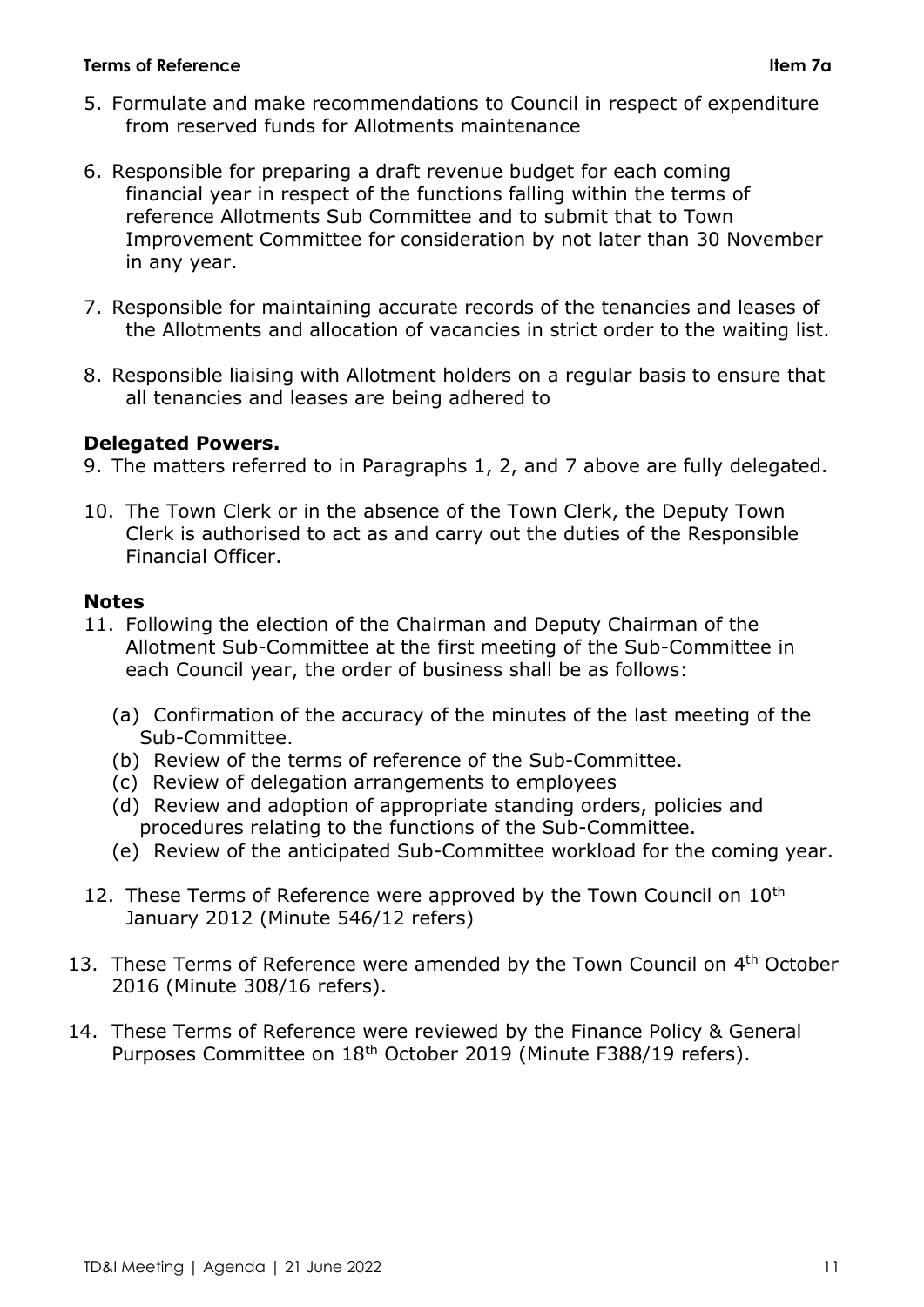# **Terms of Reference WHITBY TOWN COUNCIL**

# **CHRISTMAS LIGHTS SUB-COMMITTEE**

#### **General**

A Sub-Committee of the Town Improvement Committee established to manage the maintenance and improvement of the Town's Christmas Lighting Scheme, which is administered by the Town Council.

#### **Membership, Chairmanship and Quorum**

| Number of Members                                  | 6 Councillors                 |
|----------------------------------------------------|-------------------------------|
| <b>Substitute Members Permitted</b>                | Two to be appointed           |
| Appointments/Removals<br>from Office               | By resolution of full Council |
| <b>Restrictions on Appointment</b>                 | None                          |
| Restrictions on Chairmanship/Vice-<br>Chairmanship | None                          |
| Quorum                                             | 3                             |
| Number of ordinary meetings per<br>Council Year    | Minimum of 4                  |
| <b>Current Sub-Committees</b>                      | None                          |

#### **Terms of Reference**

- 1. Responsible for the provision of Christmas Lighting within the agreed budget,
- 2. Responsible for formulating and making recommendations to Town Improvement Committee in relation to any strategies, plans or policies intended to improve the provision, or maintenance of Christmas Lighting.
- 3. Formulate and make recommendations to Council in relation to strategies, plans or policies intended to improve the provision or Christmas Lighting which require financial outlay in excess of the agreed budget.
- 4. Formulate and make recommendations to Council in respect of expenditure from reserved funds for Christmas lighting.
- 5. Responsible for preparing a draft revenue budget for each coming financial year in respect of the functions falling within the terms of